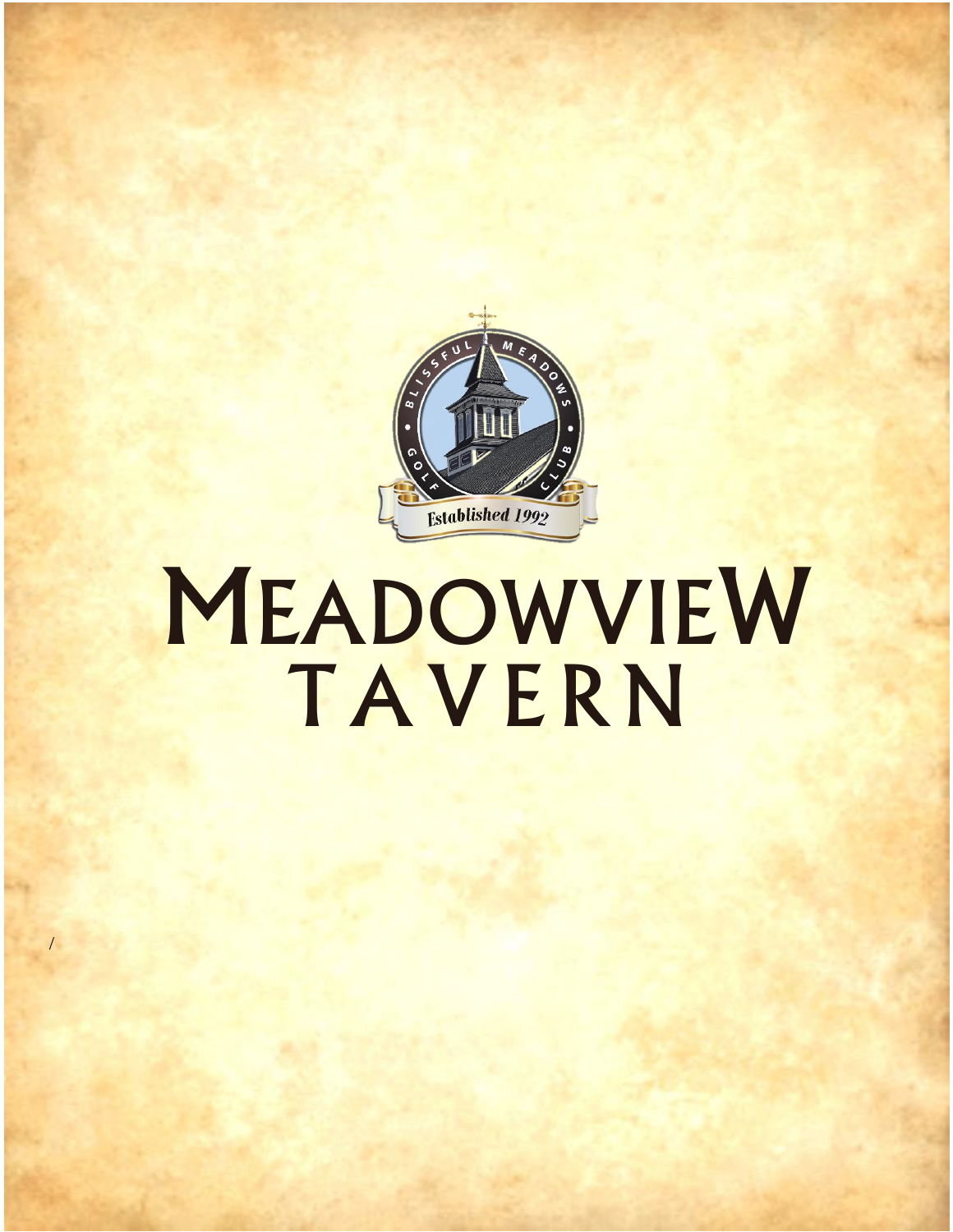### **STARTERS**

### **Boneless Chicken Tenders**

Boneless chicken tenders lightly breaded and fried 5 for \$9 or 10 for \$16 Add Fries for 1.5 Tossed in your choice of BBQ, Sweet Chili or Buffalo Sauce 5 for \$10 or 10 for \$18

### **Stuffies** \$4 each or 2 for \$7

### **Calamari**

Fried calamari topped with banana peppers, drizzled with oil and served with marinara dipping sauce

### **Jumbo Chicken Wings**

Golden brown jumbo chicken wings 6 for \$8 or 12 for \$14 Tossed in your choice of BBQ, Sweet Chili or Buffalo Sauce 6 for \$9 or 12 for \$16

### **Fried Mozzarella**

Six golden and crispy mozzarella sticks, served with marinara dipping sauce 7

### **Blissful Appetizer Sampler**

A sampling of Traditional Buffalo Wings, Boneless Chicken Tenders, Fried Mozzarella and House-made Onion Rings. Served with a trio of dipping sauces 15

### **Basket of French Fries**

Classic house-cut French fries or Cajun fries 5 Sweet Potato Fries 6.5

### **House-made Onion Rings**

Thinly cut onion rings lightly battered and fried to a light and crispy golden brown 6.5

### **Potato Skins**

4 golden brown potato skins filled with cheddar, bacon, and sour cream, topped with scallions

### **Quesadilla**

One large flour tortilla stuffed with our cheese blend, tomatoes, sautéed peppers and onions and your choice of the following:

> **Vegetable** 9 **Seasoned Grilled Chicken** 10 **Shaved Steak** 12

## **SOUPS**

### **Soup du Jour**

Ask your waitress what delicious soup is cooking up today! Cup 3.5 / Bowl 5 / Bread Boule 6.5

### **Texas-Style Beef Chili**

Hearty and spicy beef chili with kidney beans, tomatoes and peppers, topped with our cheese blend and served with cornbread 6.5

### **New England Clam Chowder**

Freshly made, creamy and full of tender clams, Applewood smoked bacon, red bliss potatoes and spices. Cup 5 / Bowl 6.5 / Bread Boule 8

### **Fish Chowder (Fridays)**

Chunks of fresh white fish with red bliss potatoes in a light cream broth Cup 5 / Bowl 6.5 / Bread Boule 8

### **GREENS**

### **Baby Green Salad**

Fresh baby greens with cucumber, tomato, shaved carrot and pickled red onions 6

Add grilled chicken, chicken salad or tuna salad 10

### **Caesar Salad**

Romaine hearts, shaved parmesan, croutons and Caesar dressing 8 With grilled chicken 12

### **Southwest Chicken Salad**

Grilled Cajun chicken breast, hard-boiled eggs and cornbread croutons atop our baby green salad

### **Spinach Salad**

Tender baby spinach topped with sliced almonds, craisins, hard-boiled eggs and crumbled bacon. Add chicken for \$ more

#### **DRESSINGS**

*House Balsamic, Oil & Vinegar, Bleu Cheese, Ranch, Sweet Onion Vinaigrette*

Prior to placing your order, please inform your server of any food allergies that you may have.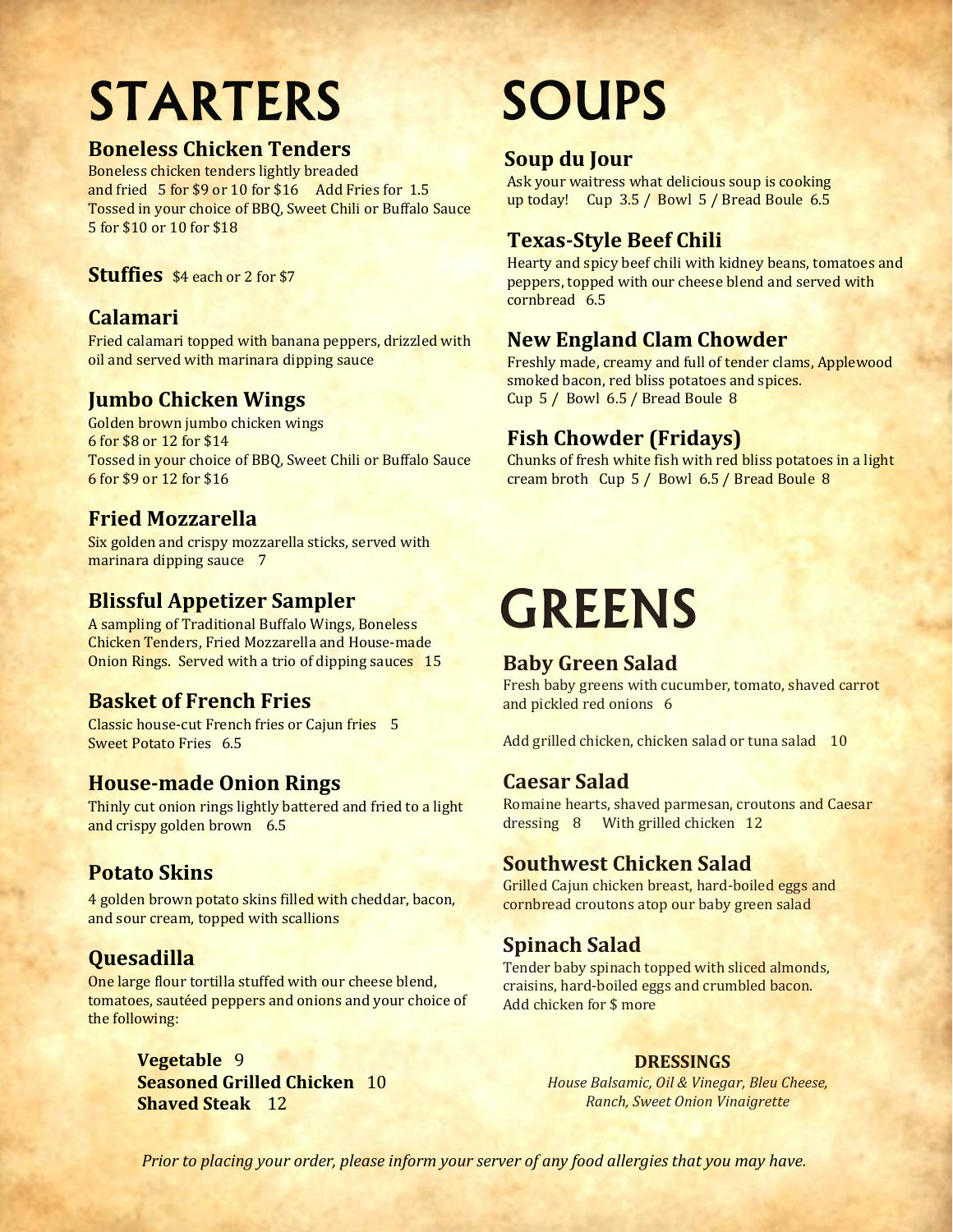### **SANDWICHES**

*Served on white, wheat, or rye bread, flour or wheat wrap, with your choice of house-cut French fries or Cajun fries, chips or coleslaw. Substitute onion rings or sweet potato fries for 1.5 Substitute Gluten Free bread for 1.*

### **Buffalo Chicken Wrap**

Grilled or Crispy buffalo chicken tenders topped with romaine lettuce, grape tomatoes, red onion and cheddar cheese wrapped in choice of white or wheat wrap 9

### **B.L.T**

Crispy smoked bacon, lettuce and tomato sandwich 7

### **Beef ¼ lb Hot Dog**

Our ENORMOUS all-beef hot dog, served with fries 6 Top with Chili & Cheese 7

### **New York Deli Style**

Turkey Breast, Pit Ham, Chicken Salad or Tuna Salad piled high on your choice of bread, served with a pickle and choice of chips, hand-cut French fries, Cajun fries or coleslaw 9 Club-style 10.5

### **Grilled Chicken Sandwich**

Seasoned grilled chicken breast topped with lettuce, tomato and onion 9 Add Bacon & Ranch 10.5

### **Chicken Parm Sandwich**

Crisp and juicy chicken breast topped with marinara sauce and melted cheese on a toasty bun 11

### **Meatball Sub**

Seasoned meatballs topped with melted mozzarella on a toasted roll 11

### **Corned Beef Rueben**

Classic corned beef sandwich, topped with Swiss cheese, sauerkraut and Russian dressing, served on marble rye 11

#### **The Tavern Grille***- Signature Sandwich*

Sliced ham, turkey, and crispy bacon, topped with barbecue sauce and melted mozzarella cheese on toasted rye bread 11

### **Shaved Steak and Cheese**

Our shaved steak topped with peppers, onions, mushrooms and American cheese 11

### **Turkey Bacon Avocado Wrap**

Deli turkey, crispy bacon, sliced avocado, lettuce and tomato on your choice of white or wheat wrap 11

### **Prime Rib Sandwich**

Thick-sliced prime rib served open-faced with Au Jus on the side

### **Italian Grinder**

Ham, salami and bologna topped with lettuce, tomato, onion and banana peppers

### **Chicken Ciabatta**

Grilled parmesan peppercorn marinated chicken breast, roasted red peppers and provolone cheese

### BURGERS

*Our burgers are served with your choice of house-cut French fries, Cajun fries, potato chips, green or Caesar side salad or coleslaw. Substitute onion rings or sweet potato fries for 1.5* 

### **Grilled Angus Burger**

Our classic American 100% Angus burger grilled up thick and juicy, served with lettuce, tomato, onion and pickle 10

### **Turkey Burger**

Our moist and juicy turkey burger served with lettuce, tomato, onion and pickle 10

#### **Add your Toppings for \$1 ea**

Cheddar, American, Swiss, Bacon, Avocado, Sautéed Onions (.50), Sautéed Mushrooms (.50)

### Grilled Thin Crust Pizza

Big enough for 2 to share!

A delicious grilled thin crust pizza, topped with our house-made red sauce and three cheese blend 9

| <b>TOPPINGS \$1 ea</b> | <b>TOPPINGS \$2 ea</b>  |
|------------------------|-------------------------|
| <b>Onions</b>          | <b>Italian Sausage</b>  |
| <b>Peppers</b>         | Chicken                 |
| <b>Mushrooms</b>       | <b>Bacon</b>            |
| <b>Olives</b>          | Ricotta                 |
| Pepperoni              | <b>Fresh Mozzarella</b> |

*Consuming raw or undercooked meats, poultry, seafood, shellfish or eggs may increase your risk of food borne illness, especially if you have certain medical conditions.*